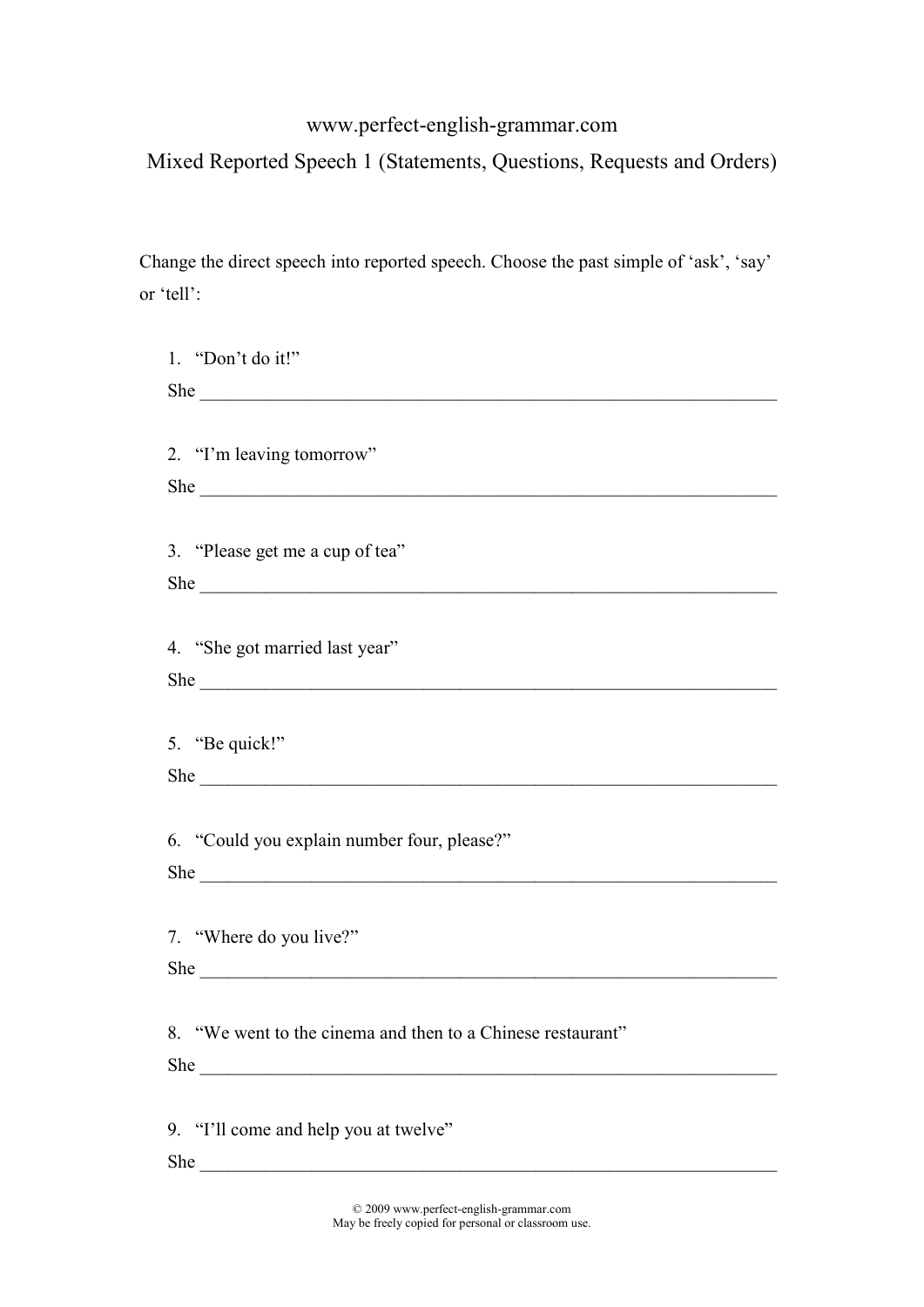| 10. "What are you doing tomorrow?"                                                                                                                                                                                            |
|-------------------------------------------------------------------------------------------------------------------------------------------------------------------------------------------------------------------------------|
|                                                                                                                                                                                                                               |
|                                                                                                                                                                                                                               |
| 11. "Don't go!"                                                                                                                                                                                                               |
|                                                                                                                                                                                                                               |
|                                                                                                                                                                                                                               |
| 12. "Do you work in London?"                                                                                                                                                                                                  |
|                                                                                                                                                                                                                               |
|                                                                                                                                                                                                                               |
| 13. "Could you tell me where the post office is?"                                                                                                                                                                             |
|                                                                                                                                                                                                                               |
|                                                                                                                                                                                                                               |
| 14. "Come here!"                                                                                                                                                                                                              |
|                                                                                                                                                                                                                               |
|                                                                                                                                                                                                                               |
|                                                                                                                                                                                                                               |
| 15. "I've never been to Wales"                                                                                                                                                                                                |
|                                                                                                                                                                                                                               |
|                                                                                                                                                                                                                               |
| 16. "Have you ever seen 'Lord of the Rings'?"                                                                                                                                                                                 |
|                                                                                                                                                                                                                               |
|                                                                                                                                                                                                                               |
| 17. "I don't like mushrooms"                                                                                                                                                                                                  |
| She                                                                                                                                                                                                                           |
|                                                                                                                                                                                                                               |
| 18. "Don't be silly!"                                                                                                                                                                                                         |
| She had a strategie of the state of the state of the state of the state of the state of the state of the state of the state of the state of the state of the state of the state of the state of the state of the state of the |
|                                                                                                                                                                                                                               |
| 19. "Would you mind waiting a moment please?"                                                                                                                                                                                 |
|                                                                                                                                                                                                                               |
|                                                                                                                                                                                                                               |
| 20. "How often do you play sport?"                                                                                                                                                                                            |
| She                                                                                                                                                                                                                           |

© 2009 www.perfect-english-grammar.com May be freely copied for personal or classroom use.